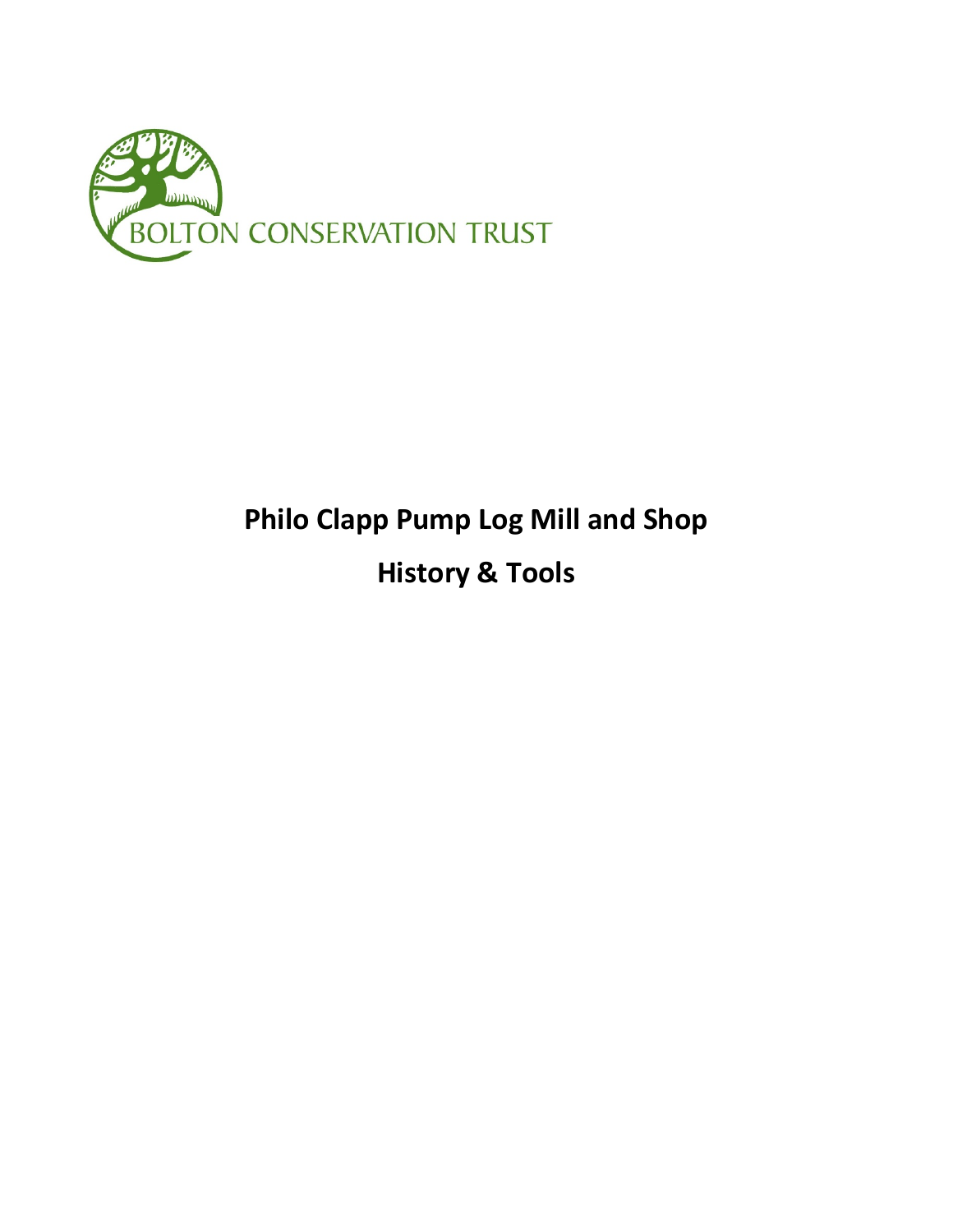You're looking down at the remains of the dam and the foundation for a "pump log" mill built and operated by Philo Clapp and his son, Philo Clapp Jr., during the  $2^{nd}$  half of the  $19^{th}$  Century and early  $20^{th}$  Century. A pump log was a wooden pipe, typically 10 ft. long, which had been bored through the center to carry water. A male and a female conical end were fashioned on either end of each log and the logs connected into a piping system by hammering them together to make a reasonably watertight joint and then typically buried in the ground. The name "pump log" came from their use as the vertical pipes for wells. The pump logs were made of a number of durable woods, but in most places, black locust (*Robinia pseudoacacia),* a species native to eastern North America, was preferred due to its hardness and very high resistance to rot.

The pump shop (mill) is described in Bolton's history (Whitcomb, Esther Kimmens, *About Bolton,* Heritage Books, 1988):

*"A pump shop on the Great Brook in the "east part" was a busy place from Civil War times until about 1875* (date extended – see paragraph below)*. Pumps were made entirely of wood, the pipe being also wooden, with a hole bored through it. Philo Clapp was the pump-maker, and in his spare time he drove about the countryside with loads of pumps, selling to those who needed them."*



*A 10' 6" manual pump log auger: a yard stick is shown for comparison.*

Francis G. Mentzer (1890-1978) recalled in a conversation with Bob Roemer in 1976 that he had worked at the "freshet pump log mill" in the spring as a young school-aged child, presumably shortly after 1900; he didn't mention who owned the mill at that time, But presumably it was Philo Clapp Jr. (b. 1848), the son of Philo Clapp (1806-1886) and Flora Wetherbee, who is recorded as selling pumps to schools in Lexington in 1887-8. Francis lived with his parents directly south of the mill on the north side of Great Road (now Main Street). The house had been served earlier by water from a spring on Long Hill which was delivered through wooden water pipes presumably bored in the pump log mill. The wooden water pipes were clearly evident in the mid 1970's.

Little is known about how the mill operated. Its foundation is clearly evident to the east of the footbridge on the north side of Great Brook and several beams from the floor still protrude into Great Brook and can be seen in periods of low water. The abutments on either end of the footbridge were originally part of the small dam that operated the mill. The power for the mill has been conjectured to have been a small horizontal shaft breast shot or under shot water wheel due to the relatively shallow depth of the reservoir behind by the dam. The method of transmitting the power to the boring equipment is unknown at this time but may be revealed with an archeological dig.

With exception of the power to automate the process, pump logs were bored throughout New England in essentially the same way. A log was set up and fastened to the tops of 2 sawhorses and two more sawhorse with vertical guides or marks provided alignment as the very long auger was driven into the end. The auger typically had a "pod" end which helped to keep it in the center of the log. The process was very laborious as the auger had to be pulled out regularly to clear the chips. When the first hole, typically 1  $\frac{1}{2}$  diameter, was bored it could be followed by additional reamers to expand the hole to a desired diameter. The ends were then prepared by reaming out one end with a conical reamer and forming a cone at the other end with a "Turks's head" or similar tool.

Eventually pump logs were no longer bored from logs but made from two halves which were planed out with a special molding plane to form a pipe when connected. Shortly thereafter, concrete replaced wooden pipe.